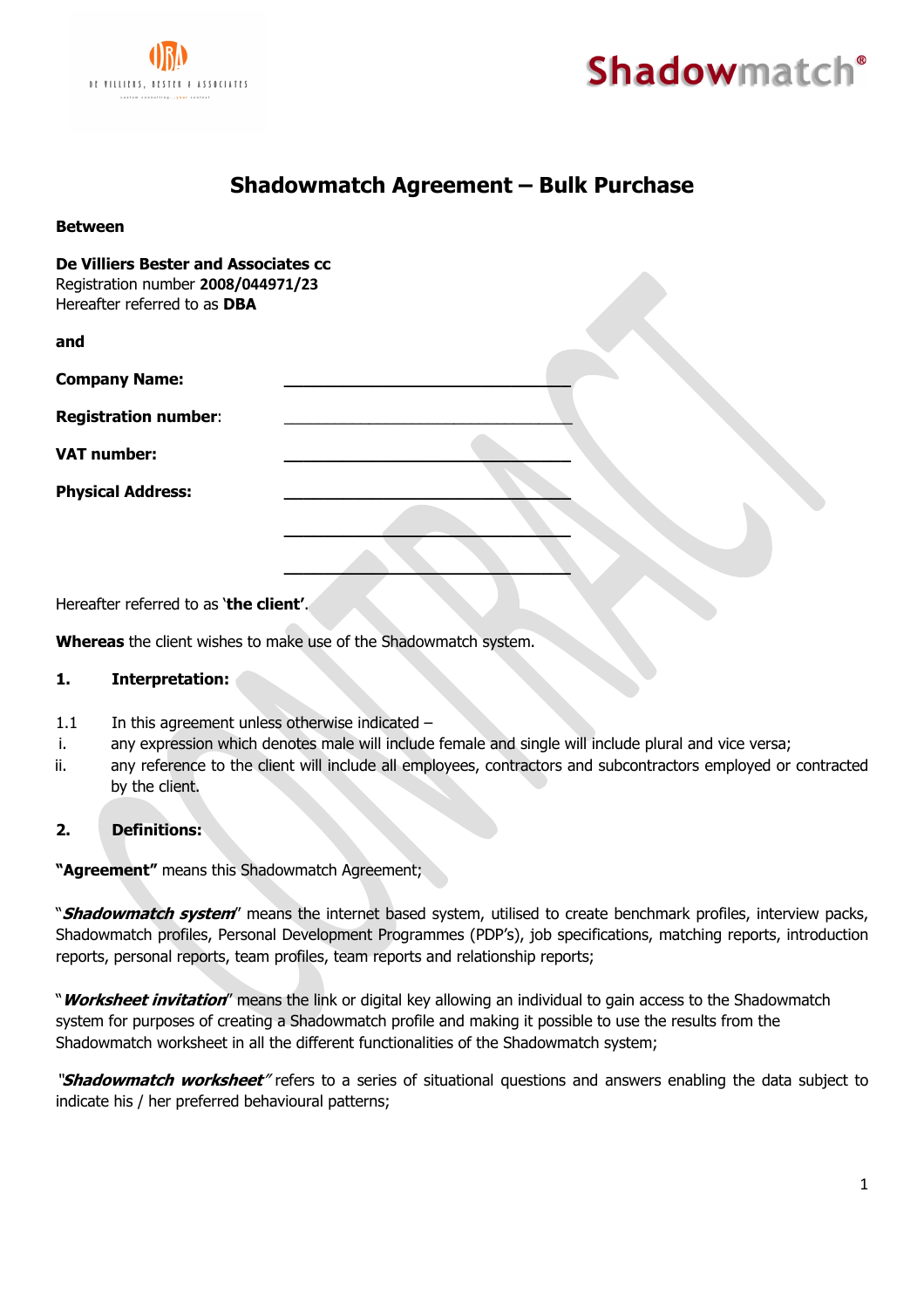



**"Use of the Shadowmatch System**" means that the client is granted the rights to use the systems functionalities for which it was intended for the period of the contract;

**"Data"** means the electronic representation of information in any form.

**"Data subject"** means any natural person in respect of whom personal information has been requested, collected, collated, processed or stored, by the Shadowmatch system

**"Data profile"** means the habit profile created by the Shadowmatch system based on the information provided by the data subject.

# **3. Commencement date:**

3.1 This Agreement shall commence on  $\qquad \qquad$  (date) and shall continue for a period calculated from the Commencement date and thereafter until terminated by either party having given the other not less than sixty (60) days prior written notice of such termination.

# **4. DBA obligations:**

- 4.1 For the duration of this contract, DBA will grant The Client use of the Shadowmatch system according to the conditions of clause 5.
- 4.2 DBA will ensure that the system is available and that interruptions to the System are kept to a minimum.
- 4.3 DBA will invoice the client for the number of worksheets purchased. The invoice amount is payable no later than 30 days from invoice.
- 4.4 DBA reserves the right to withhold access to the Shadowmatch system should the client be in breach of any contractual conditions.
- 4.5 DBA reserves the right to process all data and data profiles captured by the Shadowmatch system for research and development purposes. The data will be processed anonymously and no personal information will form part of the research outcomes. The research results are used for trend analysis to enable further enhancements of the system and optimize and expand the reports generated by the system.

### **5. Client obligations:**

- 5.1 The Client is only authorised to use the Shadowmatch system for the interest of the client and the client will ensure that no worksheet invitations or system usage will be made available to anybody for any purpose that is not in line with the purpose that it was intended for.
- 5.2 The client will ensure that worksheet invitations to individuals not employed by the client will only be for recruitment purposes.
- 5.3 The Client is not authorised to on-sell or make available any Shadowmatch worksheet invitations and / or any part or right to use the Shadowmatch system to any individual, business or organization outside of the client in whatever format for whatever purpose.
- 5.4 The Client is not authorised to cede any rights in terms of this agreement without the consent of DBA.
- 5.5 The Client will ensure that the Shadowmatch system is used in the manner it was intended for as outlined in the Shadowmatch online training modules. Furthermore the Client will ensure that the worksheet invitations are used in accordance with applicable instructions.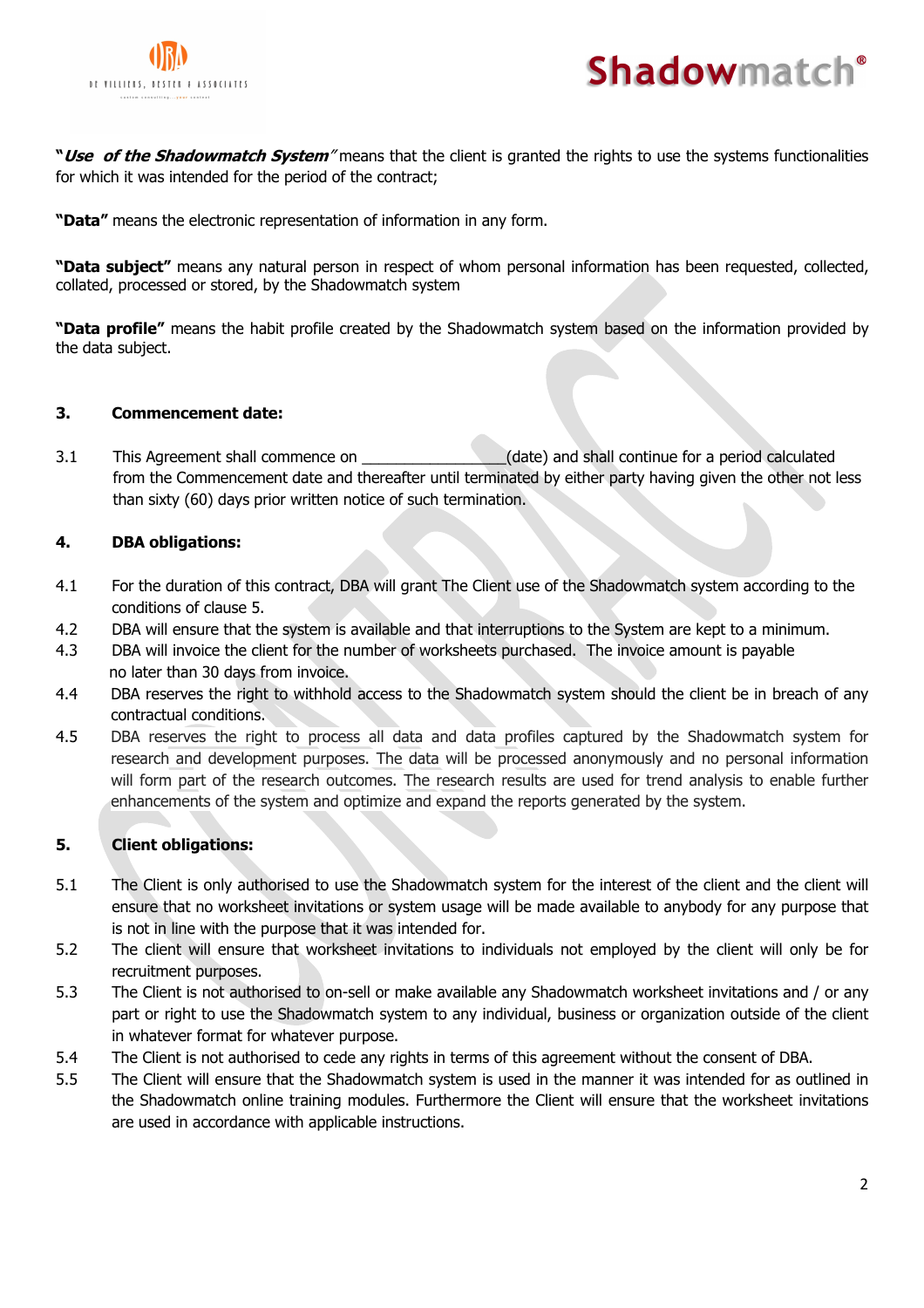



5.6 It is the client's obligation to ensure that all employees with access to the system complete the online Shadowmatch training and understand the terms of use of the system before using it.

# **6. Intellectual property:**

- 6.1 The Client acknowledges that any and all of the trademarks, trade names, copyrights, patents, data, data profiles and other intellectual property rights used or embodied in or in connection with the Shadowmatch System belong exclusively to and shall be and remain the sole property of DBA and save as set out herein, nothing contained in this Agreement shall be construed so as to confer on the Client any copyright or other intellectual property rights in respect of any particular Services provided by Shadowmatch to the Client.
- 6.2 The Client acknowledges that all rights in any copy, translation, update, upgrade, adaptation or derivation of the Services including without limitation any improvement or development thereof belong exclusively to and shall be and remain the sole property of DBA.
- 6.3 The Client shall not, in any manner, copy, remove, alter or in any manner whatsoever, tamper with any copyright and/or other proprietary notice of DBA. Nothing contained in this Agreement shall be construed so as to confer on the Client any copyright or other intellectual property rights in respect of any particular services or the use of any system provided by DBA to the Client.

# **7. Termination:**

7.1 The agreement may be terminated by either party by means of a written notification to the other party to inform the latter that the agreement will come to an end after 60 days from the date on which such notification has been received by the other party.

### **8. Pricing:**

### **Bulk Purchase:**

 $\overline{\phantom{a}}$  , where  $\overline{\phantom{a}}$ 

\* The Client purchases \_\_\_\_\_\_\_\_\_\_\_\_\_\_\_\_ worksheet invitations at a cost of \_\_\_\_\_\_\_\_\_\_\_\_\_\_\_\_\_\_\_ per code.

\* The Client purchases \_\_\_\_\_\_\_\_\_\_\_\_\_\_\_\_ Personal Development Programmes (PDP's) at a cost of per PDP.

\* The Client purchases a bundle of \_\_\_\_\_\_\_\_\_\_\_\_\_\_\_\_\_ worksheet invitations and PDP's at a cost of

Total Cost for the bulk purchase = \_\_\_\_\_\_\_\_\_\_\_\_\_\_\_\_\_\_\_\_\_\_\_\_\_\_\_\_\_\_\_\_\_\_ (excl VAT).

Work Relationship Reports will be billed at R 180.00 plus VAT per Work Relationship Report requested.

• Please complete the costing applicable and cross out those that don't apply.

Prices may increase annually on 1 January. The new prices will be communicated to all clients via their dedicated Shadowmatch consultant.